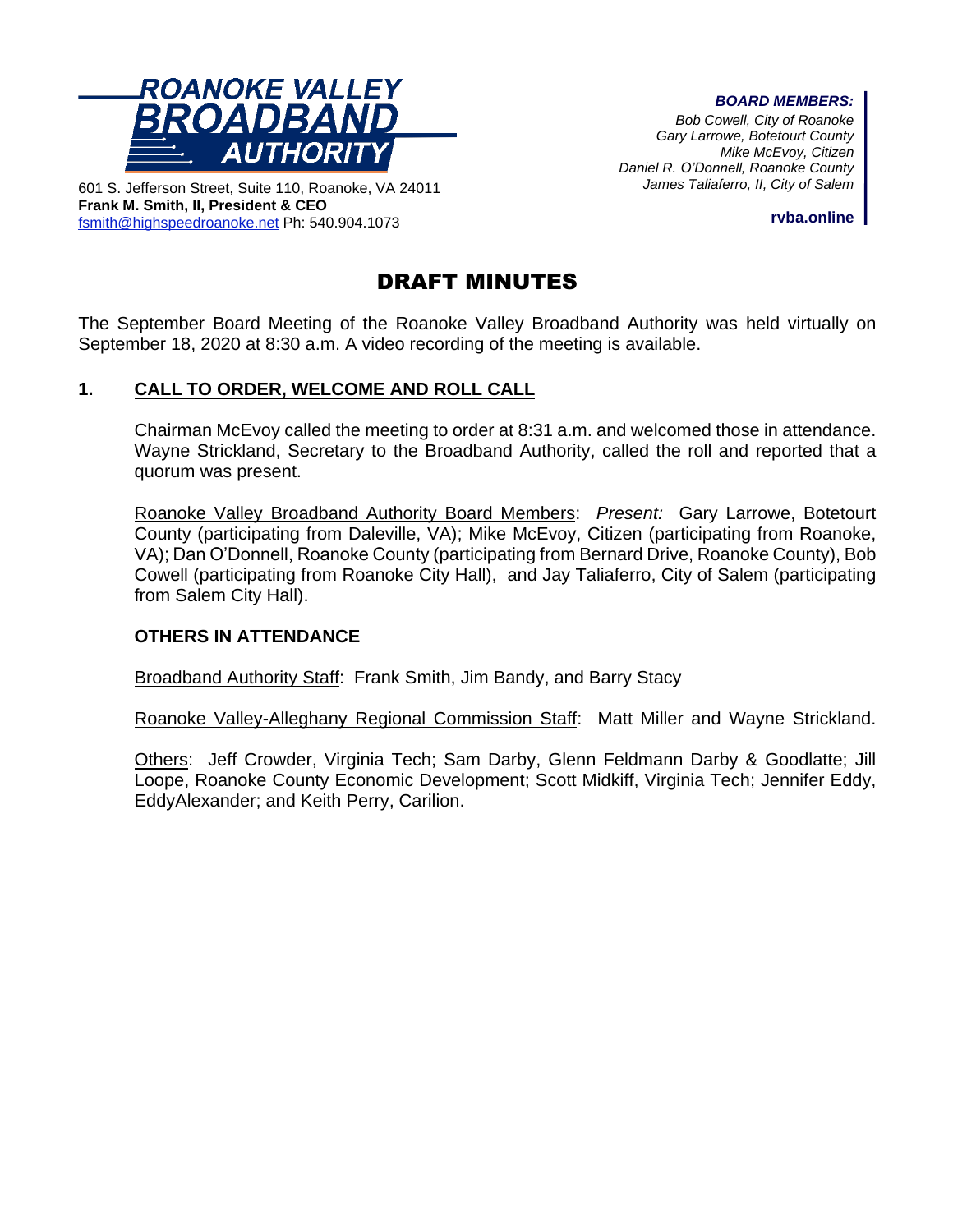### **2. Approval of Minutes**

May 15, 2020 and September 4, 2020 Minutes were presented. Gary Larrowe moved that both sets of minutes be approved. The motion was seconded by Bob Cowell. The motion was adopted by a unanimous voice vote of 5-0.

## **3. Treasurer's Report**

Frank Smith gave an overview of the financial statements for May, June, July, and August and stated that revenues were tracking as expected. Dan O'Donnell moved that the four financial statements be accepted as presented. The motion was seconded by Gary Larrowe. The motion was adopted by a unanimous voice vote of 5-0:

### **4. Chairman's Comments**

Mr. McEvoy announced that two new board members should be ready to install on the expanded board by the November meeting. He stated that there are also two issues that need to be addressed because of the board expansion. First, the bylaws will need to outline how the three citizen members will be appointed. Bylaw language is being developed by Mr. Darby to create a nominating committee of the four locality members to select the three citizen members. Secondly, polices on how future debt can be issued need to be documented because of the board expansion. These two issues will likely be addressed at the November meeting.

### **5. Project Updates**

Frank Smith presented a few slides on the performance of the Roanoke Valley Broadband Authority. He stated that financials are on track for this year, that the Authority is using different technologies to serve a mix of internet, dark fiber, and transport. The average packet speed is 400 Mbps and the Authority is working with multiple partners. The network has been operating without interruption for 1173 consecutive days.

It was suggested that the RVBA reach out to the Workforce Development Board and the Regional Partnership to stay abreast of broadband's role in talent retention and workforce development.

Frank Smith welcomed Keith Perry and Scott Midkiff.

### **6. Other Business**

The chair gave Mr. Perry and Mr. Midkiff an opportunity to make comments considering they will be coming on the board in November. Scott Midkiff stated that Virginia Tech has a growing presence in Roanoke, especially with Carilion and that connectivity is important. They are interested in working on CBRS (Citizens Broadband Radio Service) collaborations with the RVBA. Keith Perry said that Carilion is excited to become a part of the RVBA and that broadband has become more important with virtual medicine expansion because of COVID.

The Chair asked about the two procurements that were approved at the September  $4<sup>th</sup>$  meeting. Mr. Smith stated that both RFPs are moving along as expected. Mr. O'Donnell asked about the